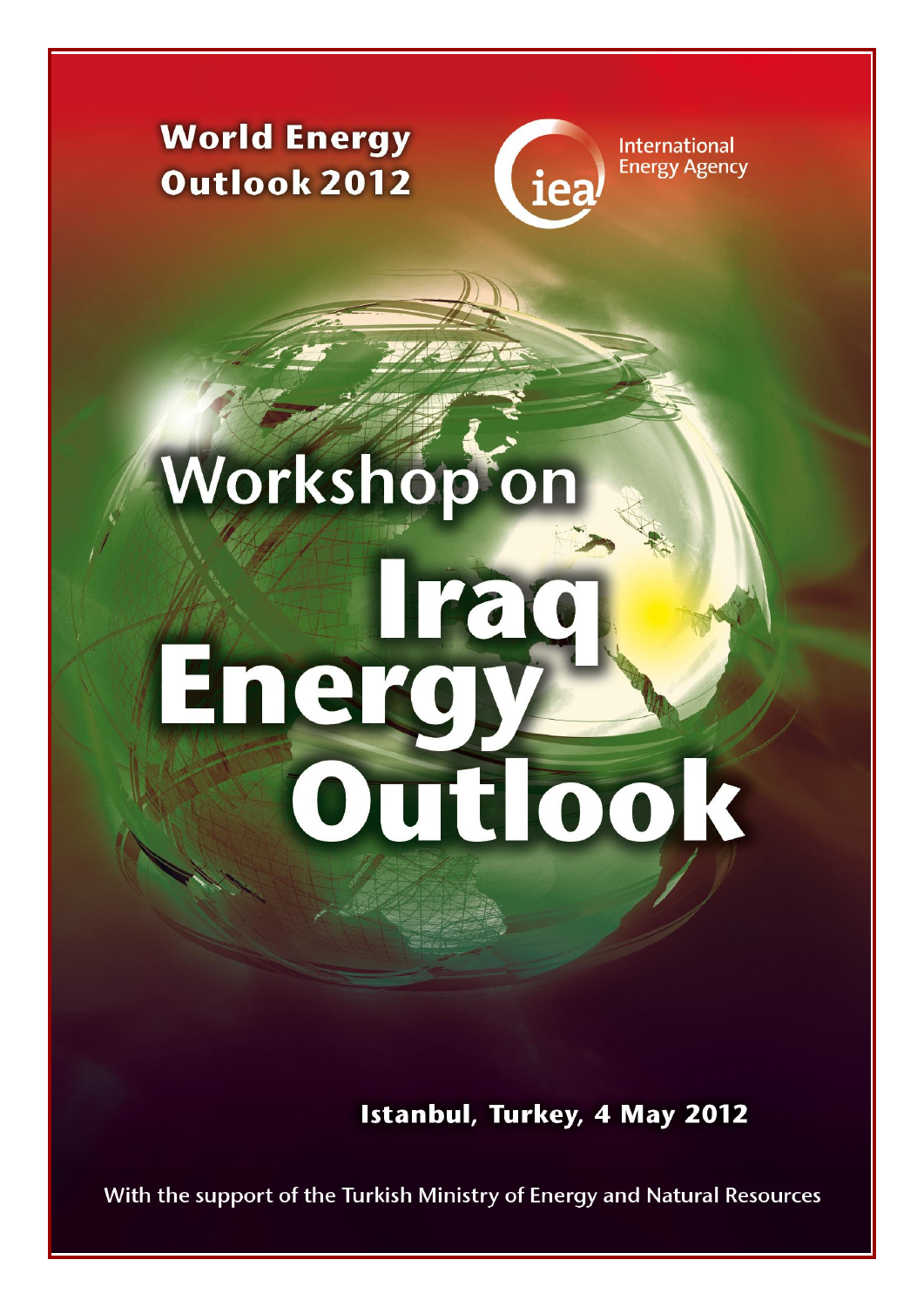

**IEA workshop**

**World Energy Outlook** 

The authoritative source of energy analysis and projections

### **IRAQ ENERGY OUTLOOK**

**Istanbul, 4 May 2012** *Venue: Conrad Hotel, Istanbul 9.00 am - 6.15 pm*

#### **BACKGROUND**

In 2012, the International Energy Agency will be conducting a comprehensive analytical study of the energy outlook for Iraq as part of its annual flagship publication, the *World Energy Outlook*. The study will be released as a special report in early October 2012.

Iraq's energy sector is both central to the reconstruction and development of the Iraqi economy and of huge importance to the global outlook. This workshop aims to examine the factors that will influence the role of energy in Iraq's future, by addressing the following:

- The role of the energy sector in the Iraqi economy and trends in domestic energy demand, with a particular emphasis on the electricity and transportation sectors and domestic market structures.
- The supply outlook and investment needs, both in power generation, transmission and distribution as well as in hydrocarbon development.
- The implications of Iraqi energy developments for the environment and water use, and the impacts on global energy supply and security.

The work on Iraq in 2012 is being conducted with the support and close cooperation of the Government of Iraq.

This workshop, organised with the support of the Ministry of Energy and Natural Resources of the Republic of Turkey, is intended to bring together policymakers, industry representatives and other stakeholders – by invitation only – to exchange views on Iraqi energy perspectives. The results of the meeting will help to shape the key findings and messages of the *World Energy Outlook*.

The meeting will be informal in nature and will be held according to the Chatham House Rule, according to which *participants are free to use the information received, but neither the identity nor the affiliation of the speaker(s), nor that of any other participant, may be revealed*. Each session will be introduced with a short presentation by an invited expert, to be followed by an open roundtable discussion.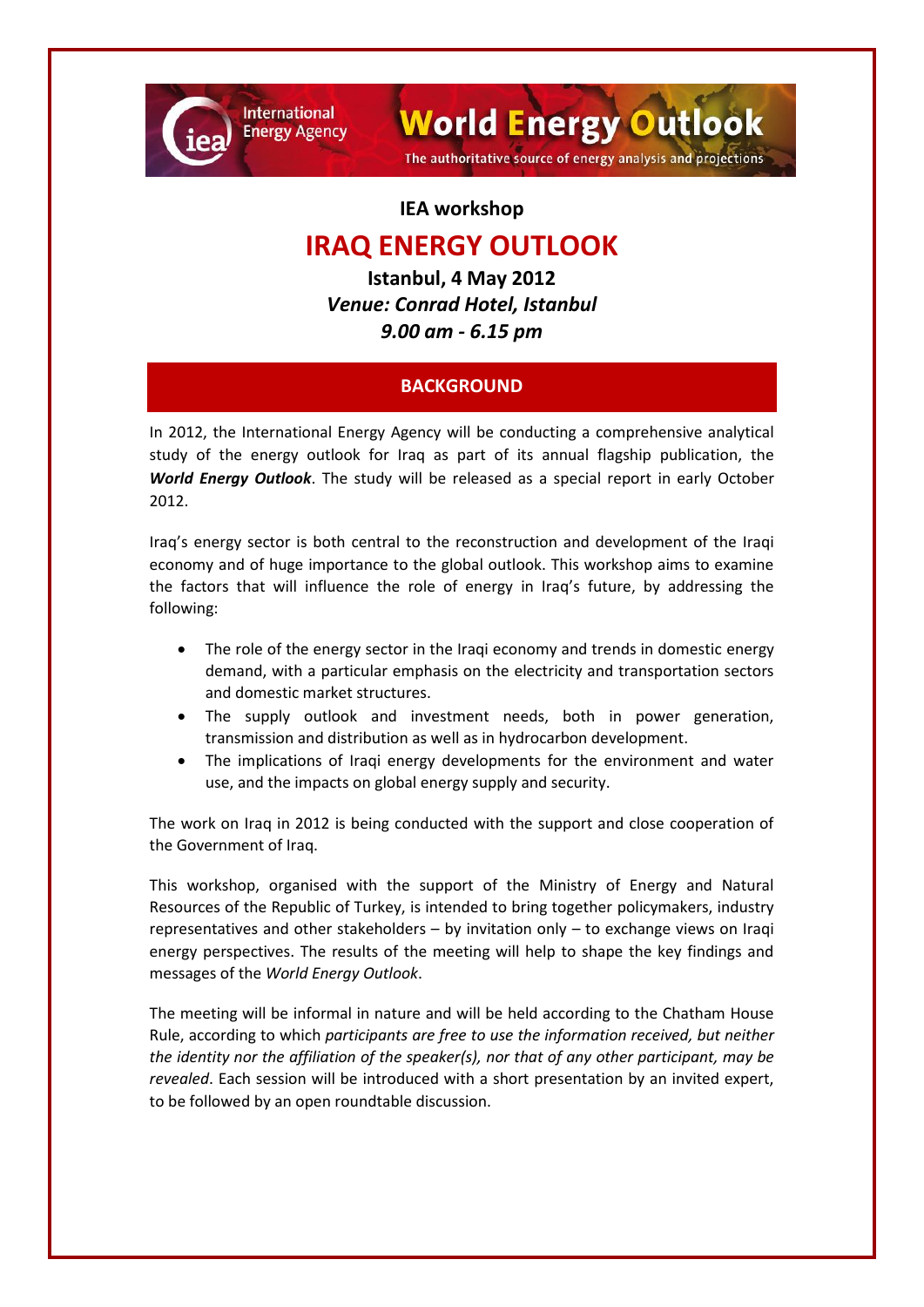#### **WORKSHOP AGENDA**

#### **THURSDAY 3 MAY**

| $7.00 \,\mathrm{pm}$ - | Reception hosted at the residence of the Consul General of the United |
|------------------------|-----------------------------------------------------------------------|
| $9.00 \,\mathrm{pm}$   | States to Istanbul, Turkey, Mr Scott Kilner                           |
|                        | Transport from the Conrad Hotel will be provided, leaving at 6.15 pm. |

#### **FRIDAY 4 MAY**

- 8.30 am Registration and coffee
- 9.00 am **Welcome remarks:** Sefa Sadık Aytekin, Deputy Undersecretary, Ministry of Energy and Natural Resources, Turkey

**Keynote address:** H.E. Thamir Ghadhban, Chairman of the Prime Minister's Advisory Commission, Iraq

**Workplan of** *WEO-2012* **Iraq Energy Outlook:** Dr Fatih Birol, Chief Economist, International Energy Agency (IEA)

#### **Session 1: Energy in Iraq –** *fuelling Iraq's reconstruction and development*

- 9.45 am *Chair:* Simon Stolp, World Bank *Introductory interventions:* H.E. Martin Kobler, Special Representative of the United Nations Secretary General for Iraq Dr Usama Karim, Advisor to the Deputy Prime Minister for Energy, Iraq Dr Kamal Al-Basri, Chairman of the Iraq Institute for Economic Reform
- 11.00 am Group photo
- *11.10 am Break*
- **Session 2: Iraq's electricity sector –** *short-term needs and long-term interests*
- 11.30 am *Chair:* Hamish McNinch, International Expert *Introductory interventions:* Dr Majeed Abdul-Hussain, Parsons Brinckerhoff Dr Abdul Qader Ahmed, Mass Global
- *12.40 pm Lunch sponsored by the Turkish Petroleum Corporation (TPAO)*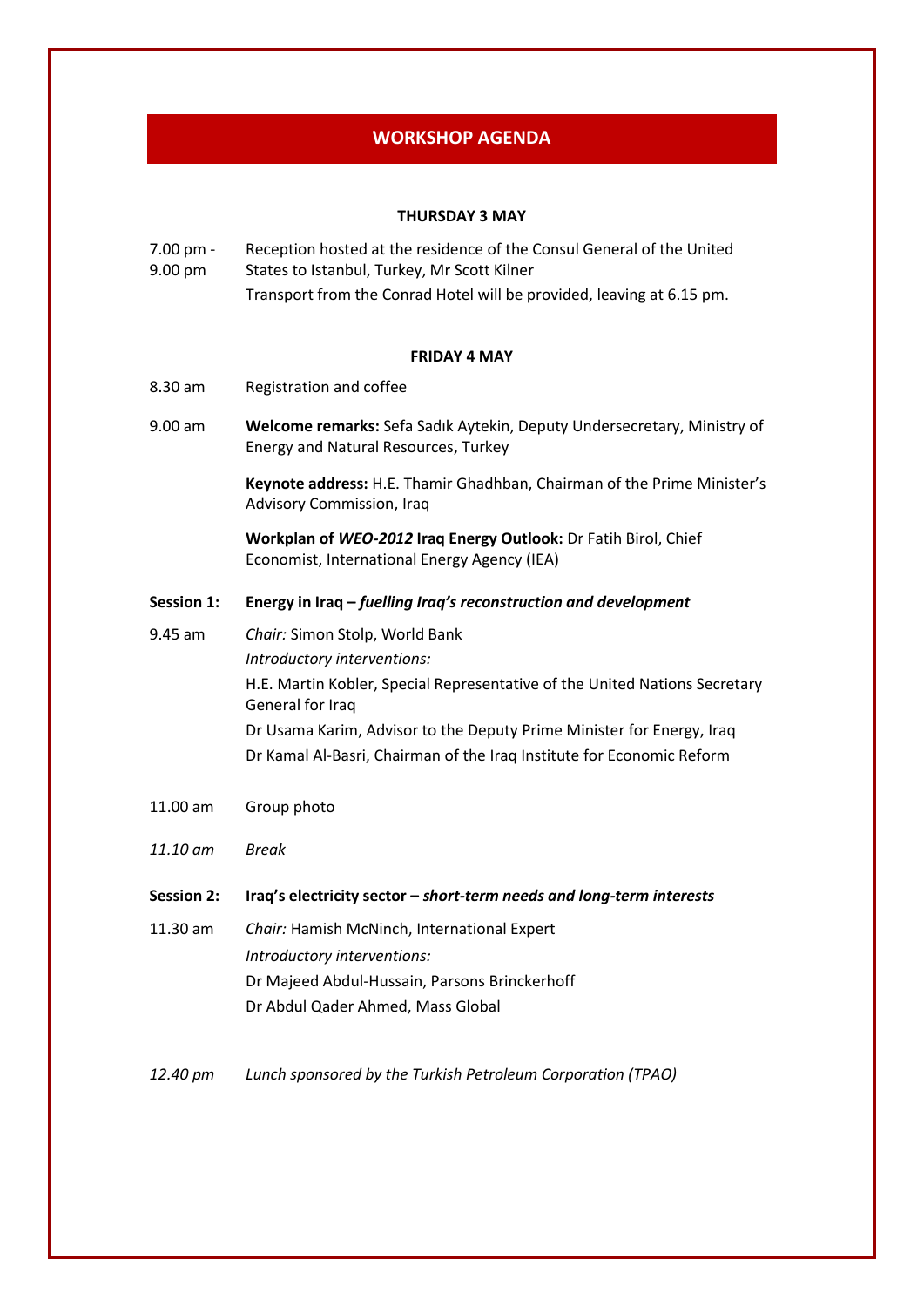| $2.00$ pm                    | Special address: Tariq Shafiq, Managing Director, Petrolog & Associates                                                                                                                                                                                                                          |
|------------------------------|--------------------------------------------------------------------------------------------------------------------------------------------------------------------------------------------------------------------------------------------------------------------------------------------------|
| <b>Session 3:</b><br>2.20 pm | Iraq's oil and gas supply – managing the development of a huge resource<br>Chair: Tariq Shafiq, Managing Director, Petrolog & Associates<br>Introductory interventions:<br>Dr Ali Al-Mashat, Advisor, Prime Minister's Advisory Commission, Iraq<br>Ruba Husari, Managing Director, Iraq Insight |
| 3.30 pm                      | <b>Break</b>                                                                                                                                                                                                                                                                                     |
| <b>Session 4:</b>            | Iraq and international markets - impacts on regional and global balances                                                                                                                                                                                                                         |
| 4.00 pm                      | Chair: H.E. Thamir Ghadhban, Chairman of the Prime Minister's Advisory<br>Commission, Iraq                                                                                                                                                                                                       |
|                              | Introductory interventions:                                                                                                                                                                                                                                                                      |
|                              | Dr Mussab Al-Dujayli, former Director General, State Oil Marketing<br>Organisation                                                                                                                                                                                                               |
|                              | Jonathan Elkind, Principal Deputy Assistant Secretary, Department of<br><b>Energy of the United States</b>                                                                                                                                                                                       |
|                              | Coby van der Linde, Director of the Energy Programme, Clingendael<br>Institute, the Netherlands                                                                                                                                                                                                  |
| 5.00 pm                      | <b>Break</b>                                                                                                                                                                                                                                                                                     |
| <b>Session 5:</b>            | <b>Summary and conclusions</b><br>Co-Chairs:                                                                                                                                                                                                                                                     |
| 5.15 pm                      | H.E. Fareed Yasseen, Ambassador of Iraq to France                                                                                                                                                                                                                                                |
|                              | H.E. Nick Bridge, Ambassador of the United Kingdom to the OECD                                                                                                                                                                                                                                   |
|                              | Tour de table with recommendations for key topics and areas of study for<br>consideration in the WEO-2012                                                                                                                                                                                        |
|                              | Concluding remarks by Dr Fatih Birol, IEA                                                                                                                                                                                                                                                        |
| 6.00 pm                      | Meeting closes                                                                                                                                                                                                                                                                                   |
| $6.30$ pm -<br>8.30 pm       | Reception hosted by the Head of the European Union Delegation to Iraq,<br>Ambassador Jana Hybášková                                                                                                                                                                                              |